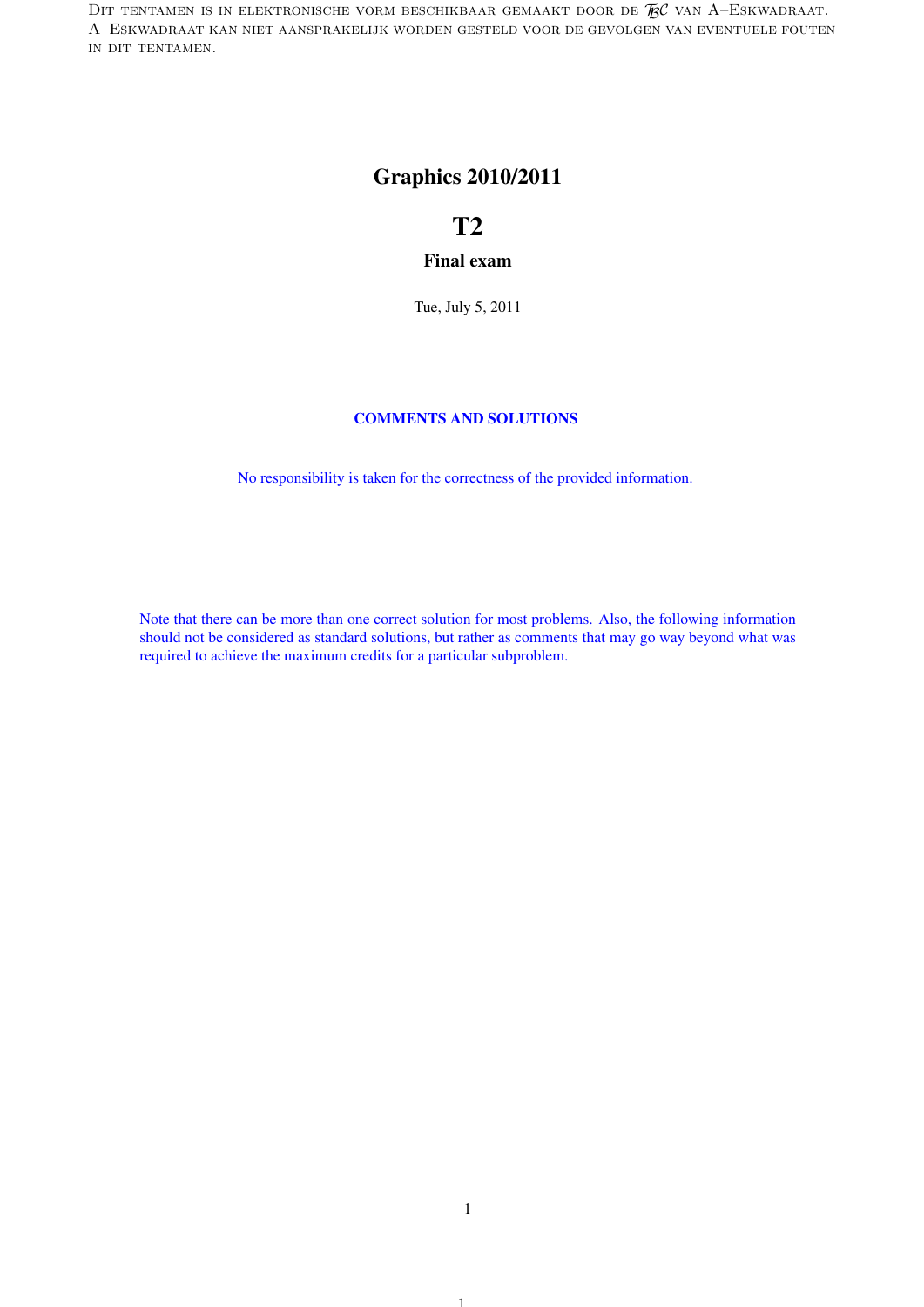#### Problem 1: Texture mapping

**Subproblem 1.1 [1 pts]:** Give a procedure that creates a stripe texture. The stripes should have alternating colors *color1* and *color2* along the *Z*−axis. The width of all stripes should be π.

**Solution/comments:** The solution to this problem is similar to the one we had on the slides in the lecture for stripes along the *X*−axis. The only change in the procedure is in the condition (now we check for  $\sin z_p > 0$  instead of  $\sin x_p > 0$ ).

```
stripe(x_p, y_p, z_p){
  if (\sin z_p > 0)return color0;
  else
    return color1;
}
```
**Subproblem 1.2 [0.5 pts]:** Which of the following statements are correct? List the correct number(s). (This is a multiple choice question. No explanation is required. Listing incorrect answers might result in deduction of points.)

- 1. Bump mapping causes an apparent change of geometry.
- 2. Bump mapping produces correct silhouettes of objects.
- 3. Bump mapping modifies the points for which we do the shading.
- 4. Bump mapping modifies the normals at the points for which we do the shading.

■ Solution/comments: The correct statements are number 1 and 4.

Explanation (not required): Bump mapping changes the normal at the point where we do the shading, but the actual point itself is not modified (hence, 4 is correct, but 3 is incorrect). As a consequence, it only causes an apparent change of geometry (because the actual points are not changes; hence, 1 is correct). This in turn can lead to incorrect silhouettes of objects (hence, 2 is incorrect).

# Problem 2: Perspective projection

[2.5 pts]: Applying the perspective transform matrix *P* to a point  $(x, y, z, 1)$  gives us the point  $(x_s, y_s, z_s, 1)$ as follows:

$$
P\begin{pmatrix} x \\ y \\ z \\ 1 \end{pmatrix} = \begin{pmatrix} x \\ y \\ z^{\frac{n+f}{n}} - f \\ \frac{z}{n} \end{pmatrix} \underset{n}{\text{homogenic}} \begin{pmatrix} \frac{n\bar{x}}{\frac{\bar{x}}{2}} \\ n + \frac{f}{2} - \frac{fn}{z} \\ 1 \end{pmatrix} = \begin{pmatrix} x_s \\ y_s \\ z_s \\ 1 \end{pmatrix}
$$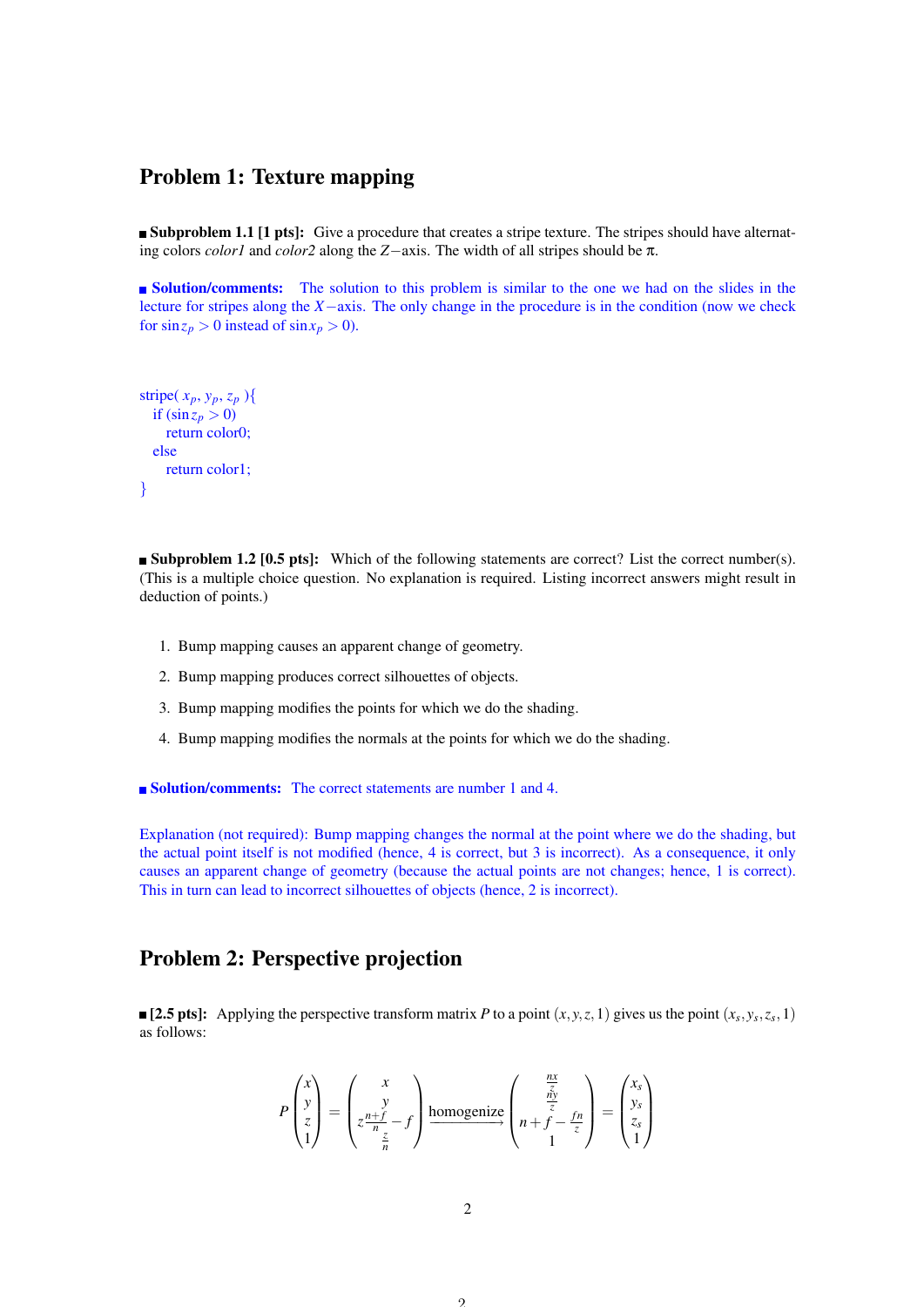Prove that the following statements for the value  $z_s = n + f - \frac{fn}{z}$  $\frac{7}{z}$  are correct:

- 1. Values on the near plane stay on the near plane.
- 2. Values on the far plane stay on the far plane.
- 3. Values within the view frustum stay within the view frustum.
- 4. The order along the *Z*−axis for any two random values is preserved.

#### ■ Solution/comments:

1. Values on the near plane stay on the near plane, that means that if  $z = n$ , then  $z_s = n$ :

$$
z_s=n+f-f=n=z
$$

q.e.d.

2. Values on the far plane stay on the far plane, that means that if  $z = f$ , then  $z_s = n$ :

$$
z_s=n+f-n=f=z
$$

q.e.d.

3. Values within the view frustum stay within the view frustum, that means that if  $z > n$  then  $z_s > n$ :

$$
z_s = n + f - \frac{fn}{z} > n + f - \frac{fn}{n} = n
$$
  
hence  $-\frac{fn}{z} > -\frac{fn}{n}$   
and that's correct because  $z > n$ .

and if  $z < f$  then  $z_s < f$ :

$$
z_s = n + f - \frac{fn}{z} < n + f - \frac{fn}{f} = f
$$
\nhence  $-\frac{fn}{z} < -\frac{fn}{f}$ 

\nand that's correct because  $z < f$ .

q.e.d.

4. The order along the *Z*-axis is preserved, that means that if  $z_1 > z_2$  then  $z_{1s} > z_{2s}$ :

$$
z_{1s} = n + f - \frac{fn}{z_1} > n + f - \frac{fn}{z_2} = z_{2s}
$$
\nhence

\n
$$
-\frac{1}{z_1} < -\frac{1}{z_2}
$$
\nand that's correct because

\n
$$
z_1 > z_2
$$

q.e.d.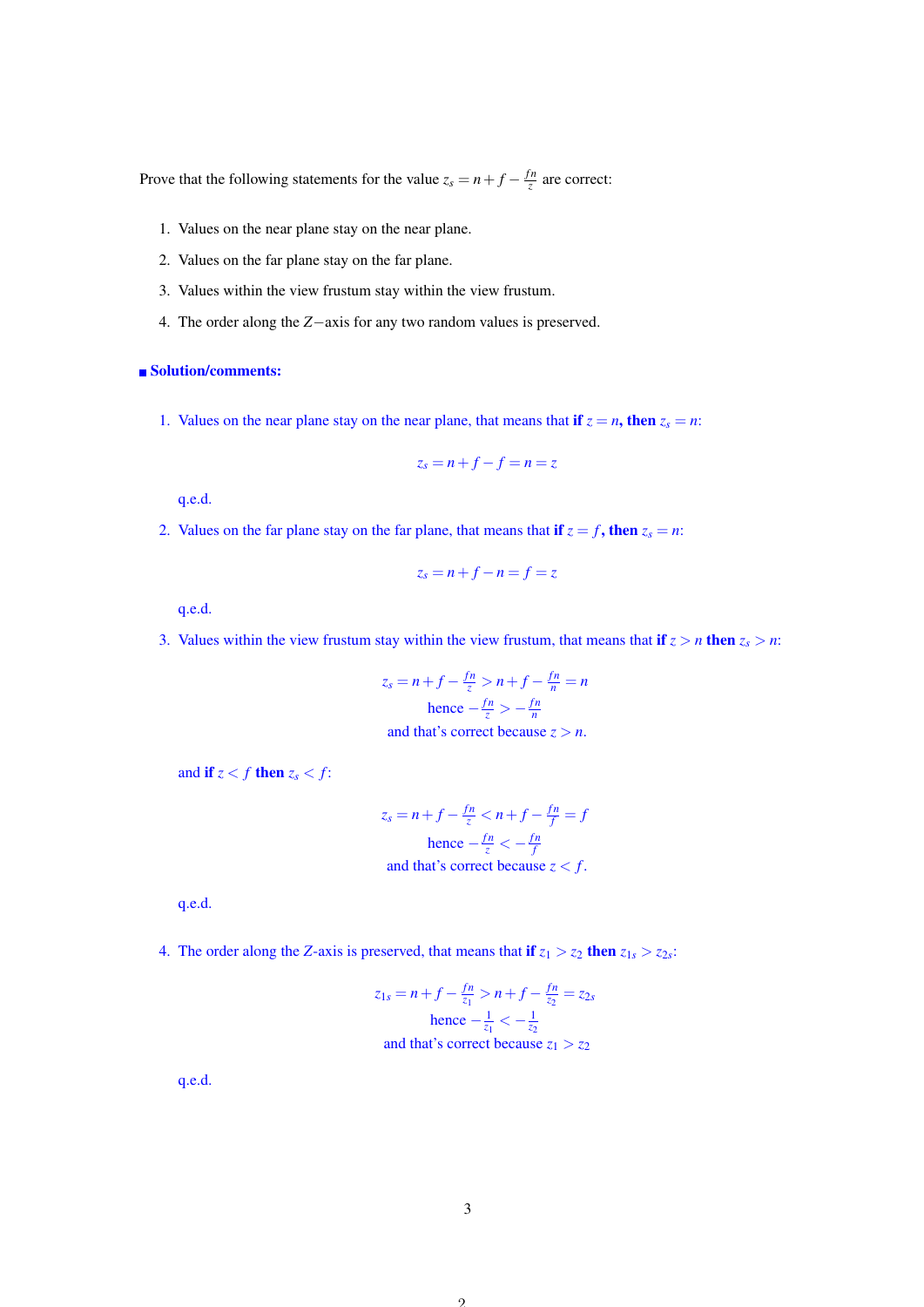# Problem 3: Clipping

**Subproblem 3.1 [0.5 pts]:** Draw an example for a case in which the Sutherland-Hodgman algorithm for clipping arbitrary polygons doesn't work correctly, i.e. the result is a degenerated polygon.

**Solution/comments:** Pretty much any case where a polygon intersects with the clipping area in at least two spots that are not connected with each other, e.g. something like this:



**Subproblem 3.2 [1 pts]:** Draw the graph that we get when we apply the Weiler-Atherton algorithm to clip the polygon defined by  $p0$ ,  $p1$ ,  $p2$  on the clipping region defined by  $r0$ ,  $r1$ ,  $r2$ ,  $r3$ .

Use the notation given in the image, always start with the lowest index number (i.e. *p*0 and *r*0), and don't forget to clearly mark what nodes in your graph represent incoming and outgoing intersections (e.g. by using a circle for incoming and a square for outgoing edges in your drawing).



■ Solution/comments:

 $\mathcal{L}$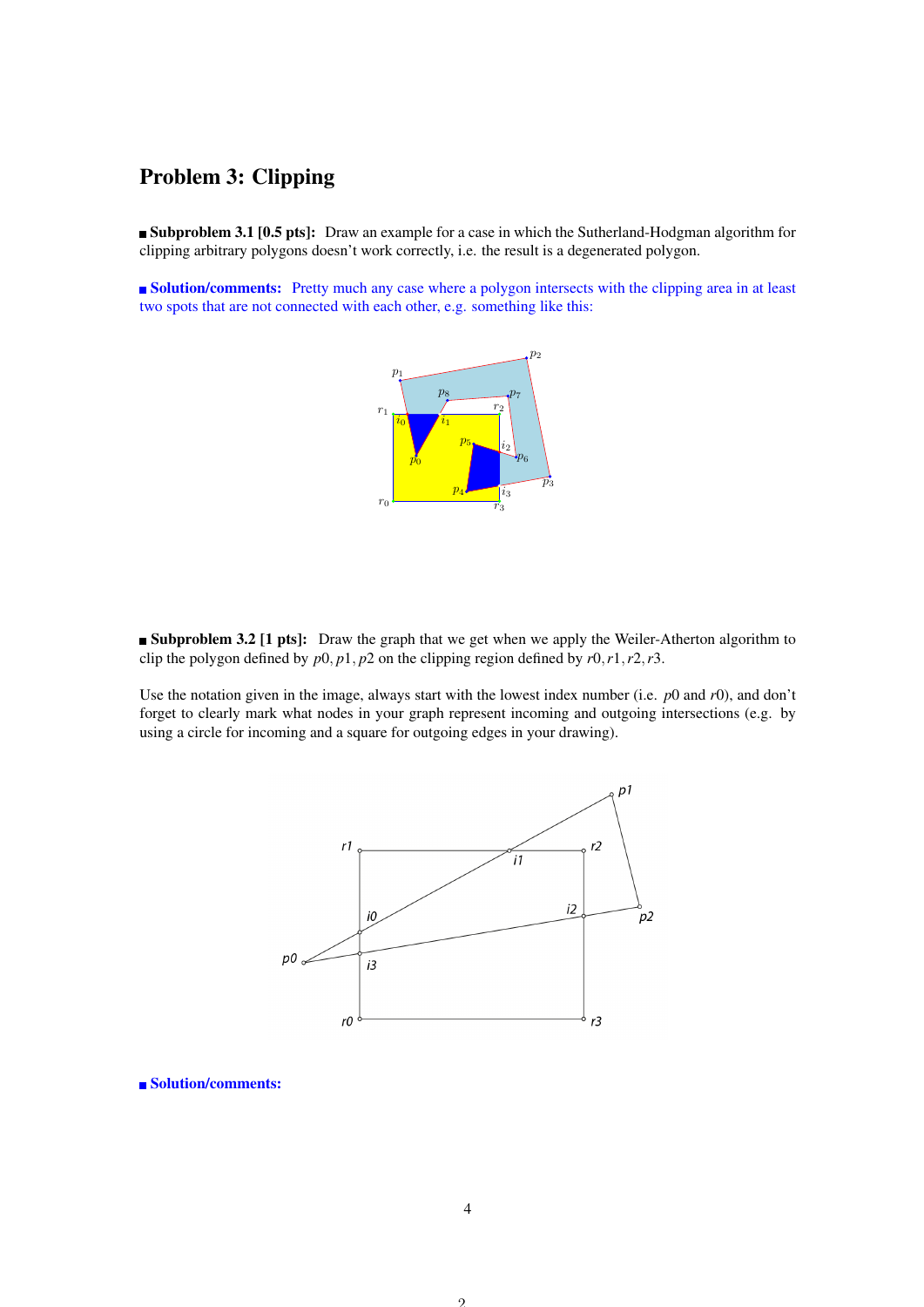

# Problem 4: Backface culling

**I.5 pts**: Assume we have a triangle that is part of a closed polygon. The triangle defines a face  $f(\vec{p}) = (3,2,0)\cdot\vec{p}-3 = 0$  (notice that this is the implicit equation of a plane and  $(3,2,0)$  is a normal vector of this plane).

- 1. Assume we place a camera at  $\vec{e}_1 = (2,1,0)$ . Is it on the positive or negative side of  $f(\vec{p})$ ? Prove or explain your answer.
- 2. Assume we the camera to  $\vec{e}_2 = (1, -4, 0)$ . On which side of  $f(\vec{p})$  is it now the positive or negative side? Prove or explain your answer.
- 3. Assume that the triangle is part of our view frustum in both cases. In which case do we remove it when we apply backface culling (none,  $e_1$ ,  $e_2$ , or both)? Explain your answer.

Short explanations are sufficient but no credits will be given for correct answers with missing or wrong explanation!

**solution/comments:** A point  $\vec{p}$  is on the positive or negative side of  $f(\vec{p})$  if  $f(\vec{p}) > 0$  and  $f(\vec{p}) < 0$ , respectively.

For the first subproblem, we get:

 $f(\vec{e}_1) = (3,2,0)\cdot(2,1,0) - 3 = 3\cdot2 + 2\cdot1 + 0\cdot0 - 3 = 5 > 0$ 

Hence, our camera is on the positive side.

For the second subproblem, we get:

$$
f(\vec{e_1}) = (3,2,0) \cdot (1,-4,0) - 3 = 3 \cdot 1 - 2 \cdot 4 + 0 \cdot 0 - 3 = -8 < 0
$$

Hence, our camera is now on the negative side.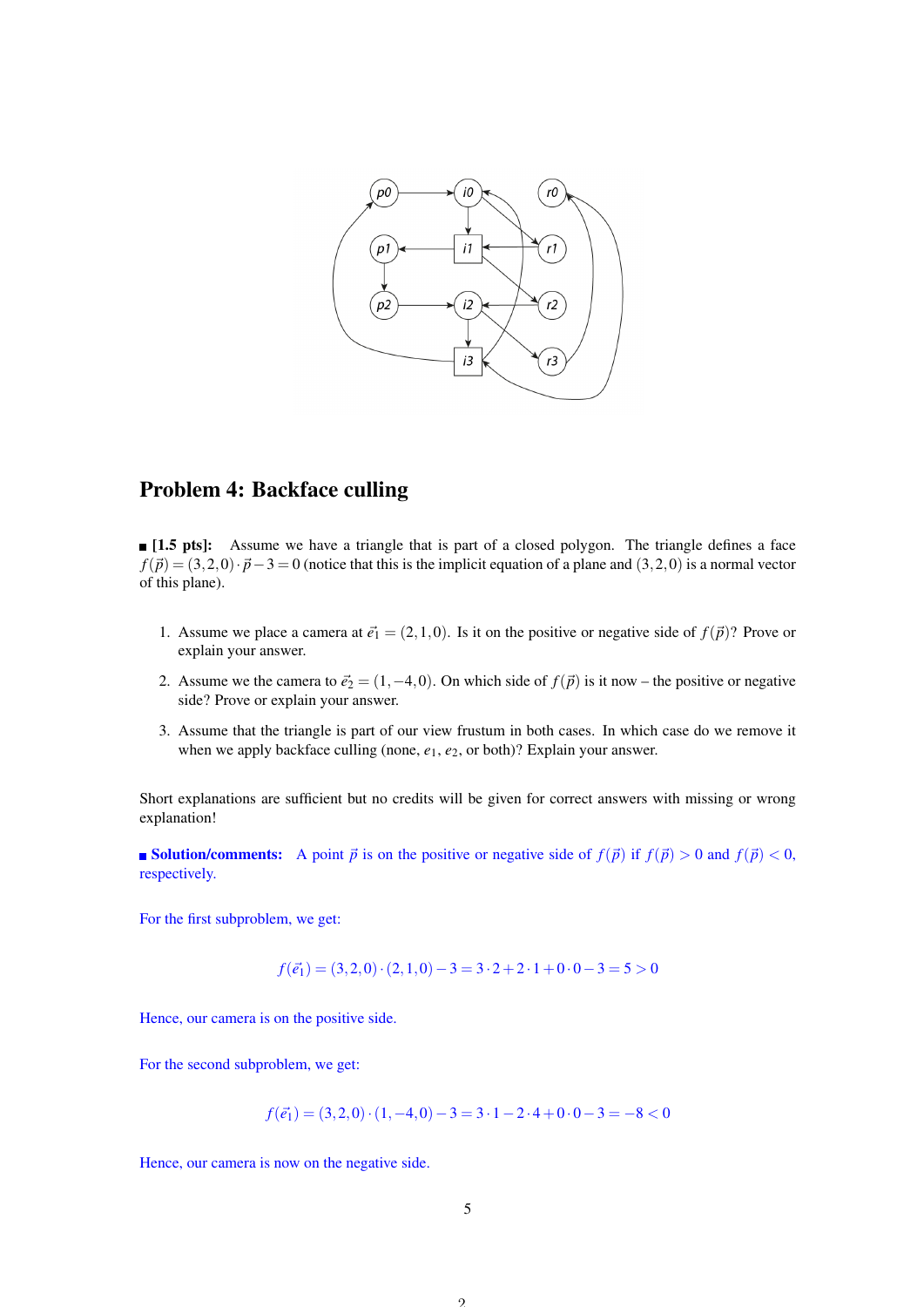If a triangle is in the view frustum and our camera is on the positive side of the related face, there is a chance that the camera can see it (if it's not hidden by another object). Hence, we can not remove it if our camera is placed at  $\vec{e}_1$ . f a triangle is in the view frustum and our camera is on the negative side of the related face, there is no way that the camera can see it (since it is part of a closed polygon), so we can remove it.

#### Problem 5: Triangle rasterization

**[2 pts]:** We want to apply the scanline conversion algorithm to rasterize the polygon shown in the image below.



- 1. The entries in the Edge Table specify the edges of our polygon. One of them is  $1:(2,7,\frac{2}{3})$ . Explain what each of the four numbers means (a short phrase for each number is enough to answer this quesion; no detailed explanation is needed).
- 2. The entries in the Active Edge Table specify the edges of our polygon that intersect with the current scanline. Give all entries of the scanline at position number 8.

**Solution/comments:** In the Edge Table ...

- "1:" gives the scanline where the edge starts (= the *y*−coordinate of the lowest vertex)
- 2 is the *x*−coordinate of the lowest vertex
- 7 is the *y*−coordinate of the highest vertex
- $\frac{2}{3}$  is the value of  $\Delta_x$  for the edge  $\mathbf{r}$  (= the change of *x* when moving from one scanline to the next)

The entries in the Active Edge Table at position 8 are:

• 8:  $(3\frac{2}{5}, 11, \frac{1}{5}), (12\frac{3}{5}, 11, -\frac{1}{5})$ 

Notice that the first value in the first entry is  $2+7*\frac{1}{5}=3\frac{2}{5}$  because we added  $\frac{1}{5}$  seven times to the original value 2. In a similar way, we get  $12\frac{3}{5}$  in the second entry.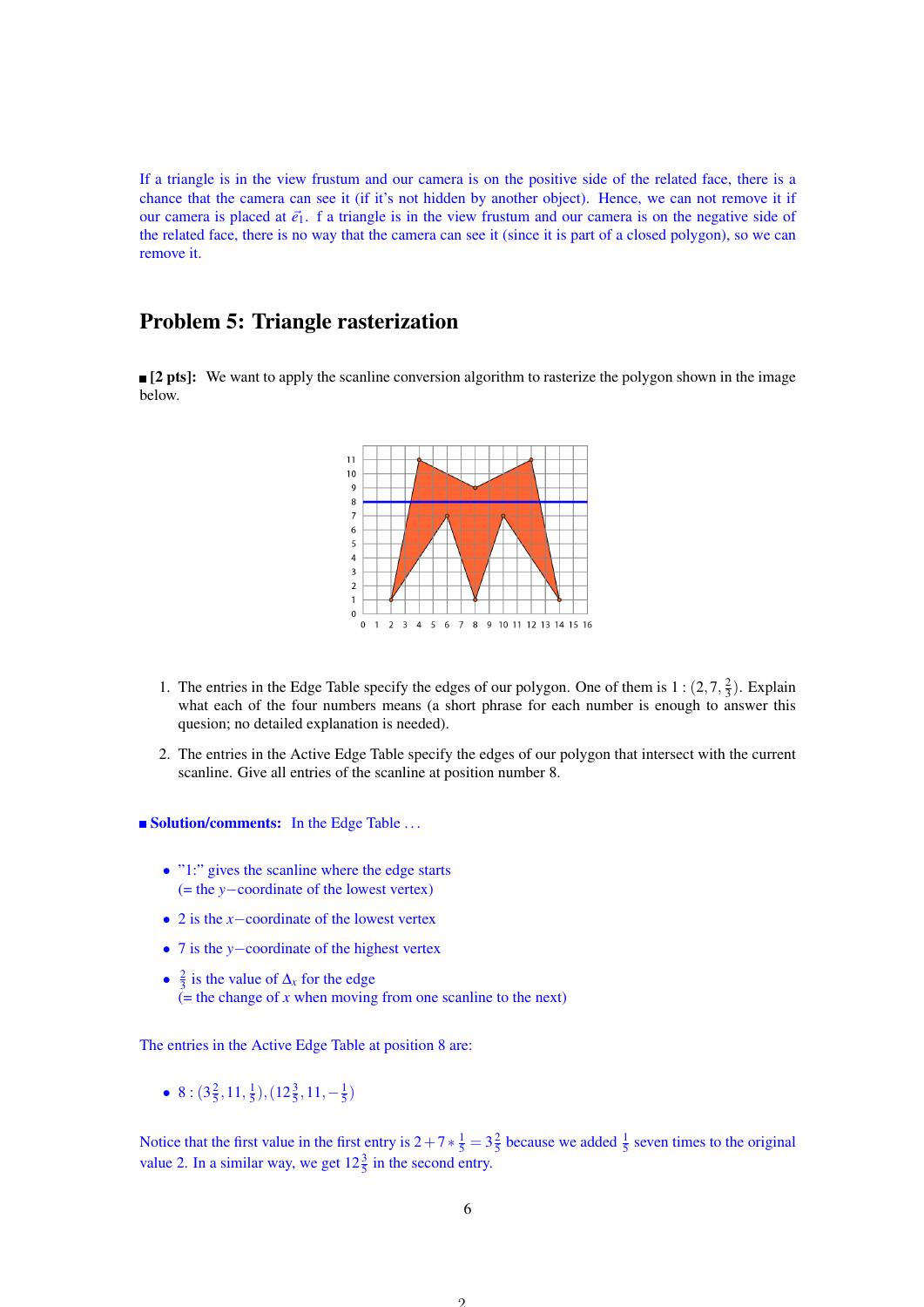*Notice on the mistake in the original exam:* There was a mistake in the original exam. Instead of 1:  $(2,7,\frac{2}{3})$ , the following (wrong) Edge Table entry was given: 1:  $(1,7,\frac{3}{2})$ . Once I realized that, I informed the participants and to be fair, told them the solution for the first wrong entry  $(= x-value)$  of the lowest vertex). My applogies for that. However, it didn't really matter, because the question was to describe what the entries in an Edge Table mean, so the actual values don't matter for the answer at all (which is probably why I didn't notice the mistake, because normally I double or even triple check everything). I understand of course that it can be confusing to have an example with incorrect values, and hence, the grading was done in a very generous way here in order to make sure that no one has any disadvantages due to my mistakes. For example, you also got full credits if you wrote ∆*<sup>y</sup>* instead of ∆*<sup>x</sup>* for the last entry because the wrong example actually does state ∆*<sup>y</sup>* instead of ∆*x*. For those who did their exam in another room, I considered in the grading that they couldn't hear my comments during the exam, of course.

Another mishap was that parts of the solution (The two sentences starting with "Notice that the first value . . . " from above) did appear in the actual exam! I have no clue on why this happened. There was a misplaced bracket in the latex code that explains how it got in there. However, this doesn't explain why it was not printed in blue (what in turn explains why I didn't see it when printing the final exam). Another thing that I'm totally clueless about is how a handful of students still managed to get that part of the answer wrong.

### Problem 6: Radiosity

 $\blacksquare$  [1.5 pts]: The radiosity  $B_i$  of a patch  $A_i$  can be calculated as follows:

$$
B_i = E_i + \rho_i \sum_j B_j F_{ij}
$$

- 1. The factor  $F_{ij}$  is called form factor from  $A_i$  to  $A_j$  and specifies the fraction of the energy leaving from patch  $A_i$  that arrives at patch  $A_j$ . Its value depends on three criteria. What are these?
- 2. What do the other three parameters describe that you find in this formula, i.e. what do  $E_i$ ,  $\rho_i$ , and the *Bj*s stand for?

Notice that you do not have to write down any formula here. A short verbal description is sufficient to get full credit (in most cases, just 1-2 words will be enough).

**Solution/comments:** Form factors depend on

- the shapes of the two patches
- their distance
- their orientation

The other values of the formula stand for

- $\bullet$   $E_i$  is the **energy emitted by the object** itself
- The  $B_i$ <sup>s</sup> are the **radiosities of all the other objects** (i.e. the incomming radiosities)
- $\rho_i$  represents the **reflectivity factor** that specifies how much of the incoming energy is reflected.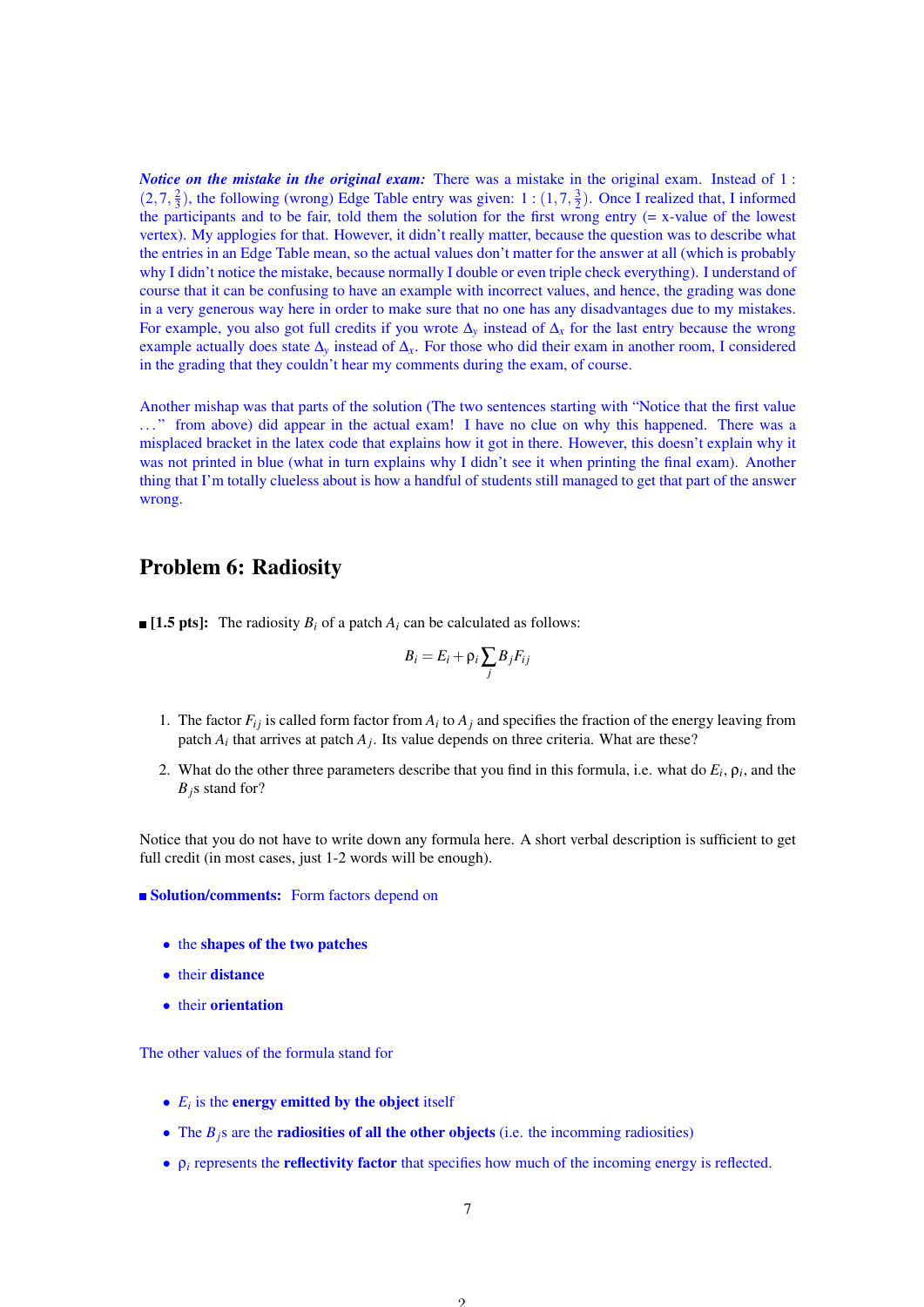Notice that in order to get full credit, it was sufficient to write down the words printed in bold face. A correct description of the reflectivity factor without the explicit usage of the term gave full credit, too.

## Problem 7: Shadows

**[1.5 pts]:** In the following image, you see a light source (the circle at the top) and five objects creating a shadow (the triangles labeled *A* till *E*). The faces of the shadow volumes created by these objects are labeled with  $a_1, a_2, b_1, b_2, \ldots e_1, e_2$  for objects A, B,  $\ldots E$  In addition, we have a camera position  $\vec{e}$  and two objects *O*1 and *O*2.



We want to use the Stencil buffer to check if the two objects *O*1 and *O*2 are in the shadow or not. We are using a depth-pass approach.

- 1. Let's look at an intermediate step of the algorithm to fill the Stencil buffer. Assume that we have drawn the shadow faces *a*1,*a*2,*b*1,*b*2, *c*1,*d*1 and *e*1. At that time, what are the values in the entries of the Stencil buffer that correspond to the rays *r*1 and *r*2 illustrated by the dashed line in the image? (No explanation needed; just write down the corresponding values)
- 2. What are the values in these two entries after the algorithm is finished, i.e. once all shadow volume faces have been considered? (No explanation needed; just write down the corresponding values)
- 3. What does that mean for the two objects? Shortly explain your answer (a very short description is sufficient as long as it illustrates that you understood the algorithm and did not just look at the image to check if the objects are in the shadow or not).

#### ■ Solution/comments:

1. The correct answers are 3 for ray *r*1 and 1 for ray *r*2 (or 2, cf. comment below).

Notice that you could also interpret the intersection point of ray *r*2 and object *O*2 in the image differently – in which case you would also add *d*1. Hence, writing 2 instead of 1 for ray *r*2 gave full credit here as well.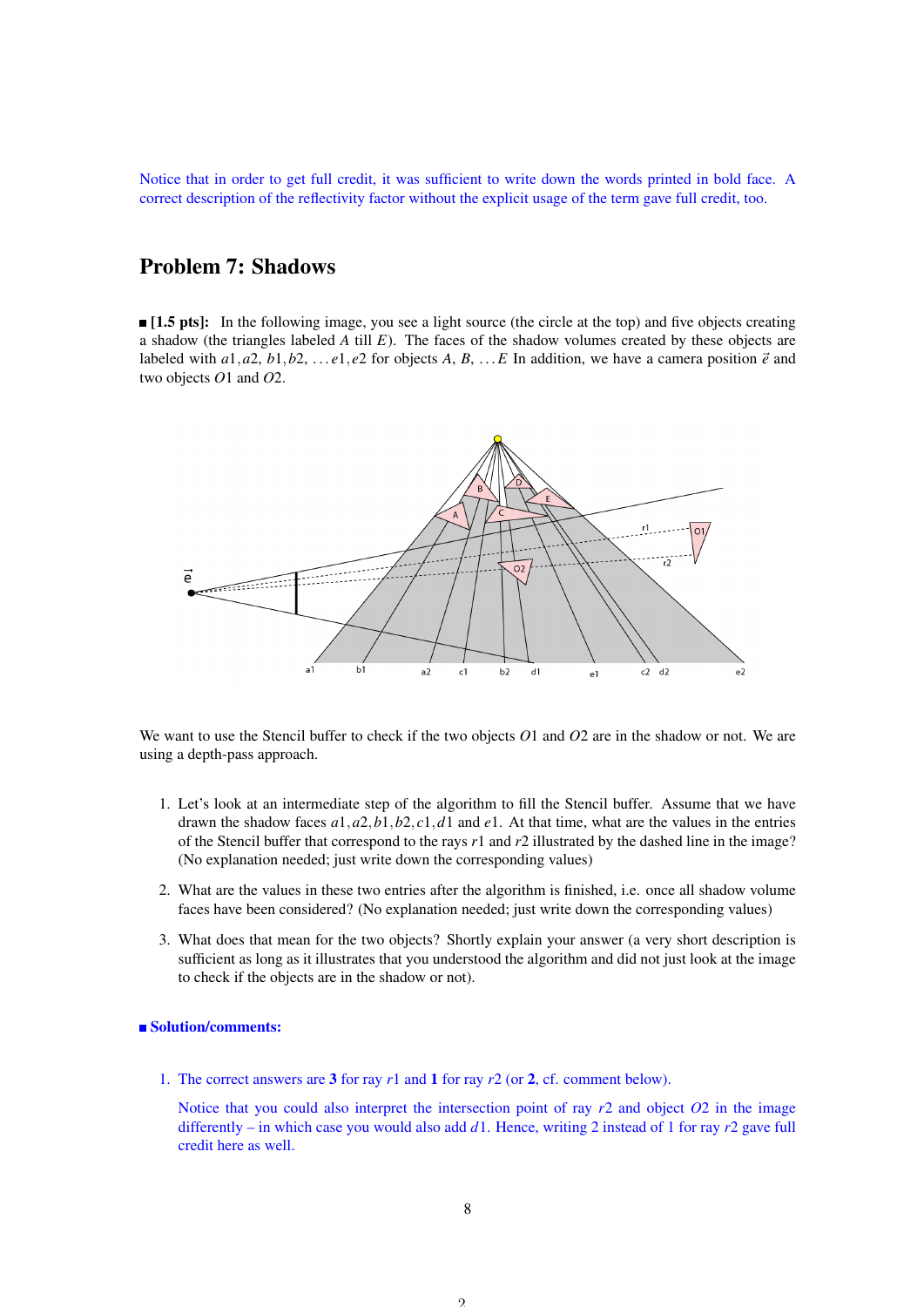Explanation (not required): The Stencil buffer is initialized with 0. When passing a front face, we add 1. When passing a back face, we subtract 1. Because we use a depth-pass approach, we only do this till our ray hits the first object. Both rays pass all faces. In the image, front faces are convenientely indexed with odd numbers, whereas back faces have even index numbers. Hence, we can easily see that for ray  $r1$ , we added 5 front faces (0+5), and 2 back faces (0+5-2 = 3). The same is true for the second ray, but since we ignore faces behind the first object hit by the ray, we only add 3 front faces  $(0+3-2=1)$ .

- 2. For *r*1, the value is 0. For *r*2 it is 1 (or 2, cf. comment above).
- 3. 0 means, that we added as many faces to the stencil buffer as we subtracted, i.e. we entered as many shadow volumes as we exited. Hence, we are no longer in one and the object should be drawn in the light.

Any value  $> 0$  means, that we passed more front faces than back faces, i.e. we entered more shadow volumes than we exited. Hence, we are still in (at least) one shadow volume when we hit the first object, and thus it should be drawn in the shadow (i.e. it is not necessary to explicitly mention that shadow volumes are entered and exited in the way I did it in the description above).

### Problem 8: Ray tracing: basics

**[0.5 pts]:** Which of the following statements are correct? List the correct number(s). (This is a multiple choice question. No explanation is required. Listing incorrect answers might result in deduction of points.)

- 1. Viewing rays for calculating orthographic views have the same direction.
- 2. Viewing rays for calculating orthographic views have the same origin.
- 3. Viewing rays for calculating perspective views have different origins.
- 4. Viewing rays for calculating perspective views have the same direction.
- 5. If the coefficients β and γ of the barycentric coordinates of an intersection point are both between 0 and 1, the point intersects with the triangle that defines this barycentric coordinates system.
- 6. If a closed planar polygon and a ray that we shoot from a point  $\vec{p}$  into a random direction have an uneven number of intersections, then the point must be within the polygon.

**Solution/comments:** The first and the last one are correct. Short explanations (not required):

- 1. Yes (that's why it's an orthographic projection)
- 2. No (their origin is the point on the screen onto which we are projecting)
- 3. No (they all start at the camera position; similarly to perspective projection where we project everything towards the camera position)
- 4. No (otherwise we would have an orthographic projection)
- 5. No (the correct condition is that both must be larger than 0 and their sum must be smaller than 1)
- 6. Yes (each intersection point represents either an exit from or an entry into the polygon; "exits" and "entries" alternate when we walk along the ray; hence, if we have an uneven number, we crossed 1 more entry than exit, so we must have started inside)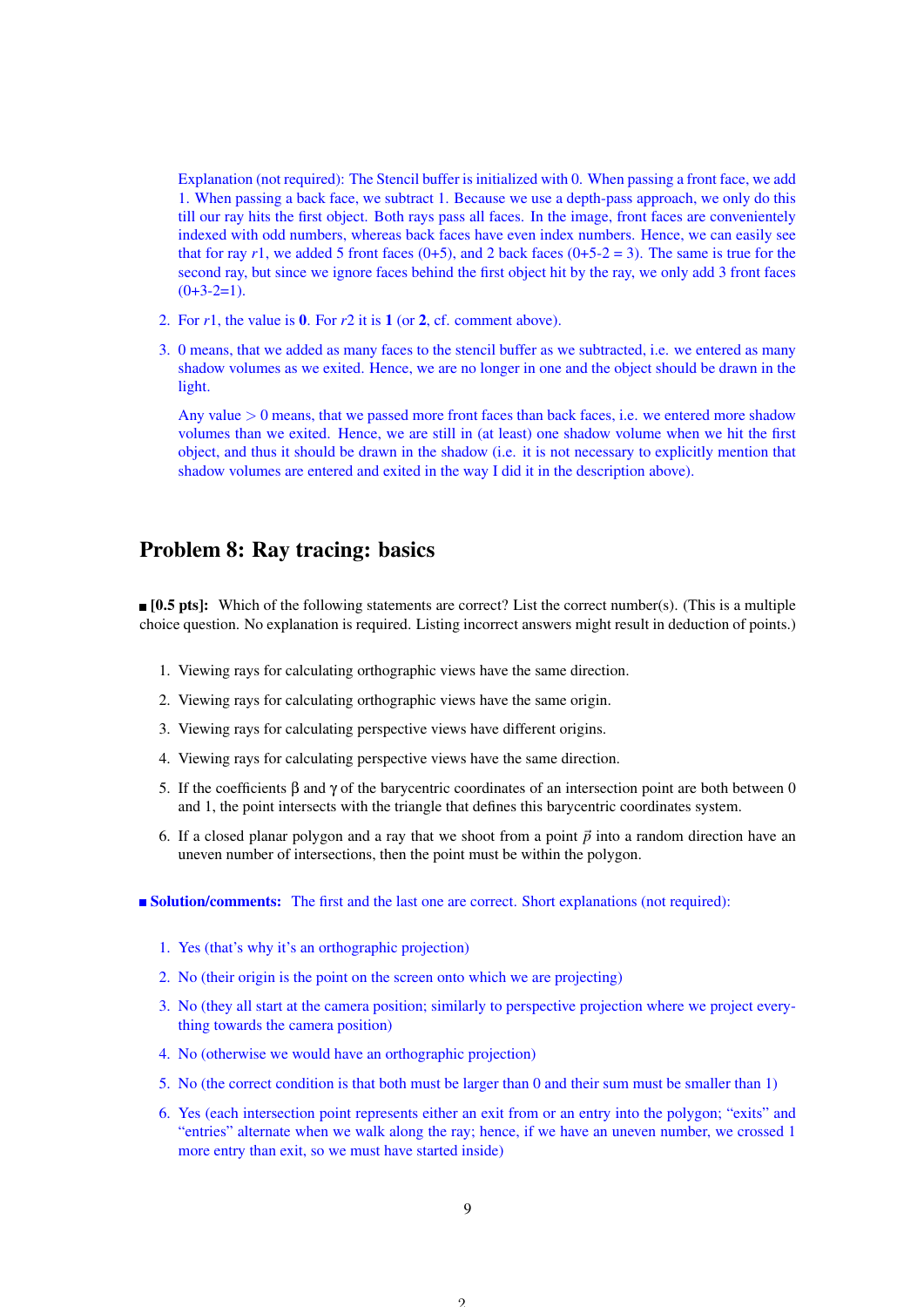### Problem 9: Ray tracing: constructive solid geometry

**[1 pts]:** Assume we have two squares as illustrated in the image below. Using Constructive Solid Geometry (CSG), we want to create the gray object that is also illustrated in the image.



- 1. Let *S*1 denote all the points covered by the bigger square and *S*2 the ones covered by the smaller one. Write down the set operation that you have to do to describe all points covered by the gray object.
- 2. Now we want to calculate the intersection points of the ray defined by the vector  $\vec{r}$  illustrated in the image with the newly generated gray object. Write down how we do this with CSG.

Notice that no complex calculations are required here. You can read the values from the image. However, it is not sufficient to just write down the result. It should be clear that you know how to get it using CSG.

#### ■ Solution/comments:

- 1. The correct set operation is *S*1−*S*2. (Notice that using the terms "difference" or "exclusion" instead of the mathematical notation "-" gave you full credits, too, as long as it was clear that you exclude *S*2 from *S*1 and not the other way around.
- 2. We see from the image that the interval of all points of the ray intersecting with  $S1$  is  $[(1,1),(5,5)]$ . The one for the intersection points with  $S2$  is  $[(2,2),(4,4)]$ . The intervals for combined objects are calculated by applying the same set operations to these intervals that are applied to the base objects. Hence, they are  $[(1,1),(2,2)]$  and  $[(4,4),(5,5)]$ . The borders of these two intervalls are the intersection points that we are looking for.

### Problem 10: Faster ray tracing

**[1.5 pts]:** Assume we want to apply some space partitioning approach to the scene below in order to speed up our ray tracer.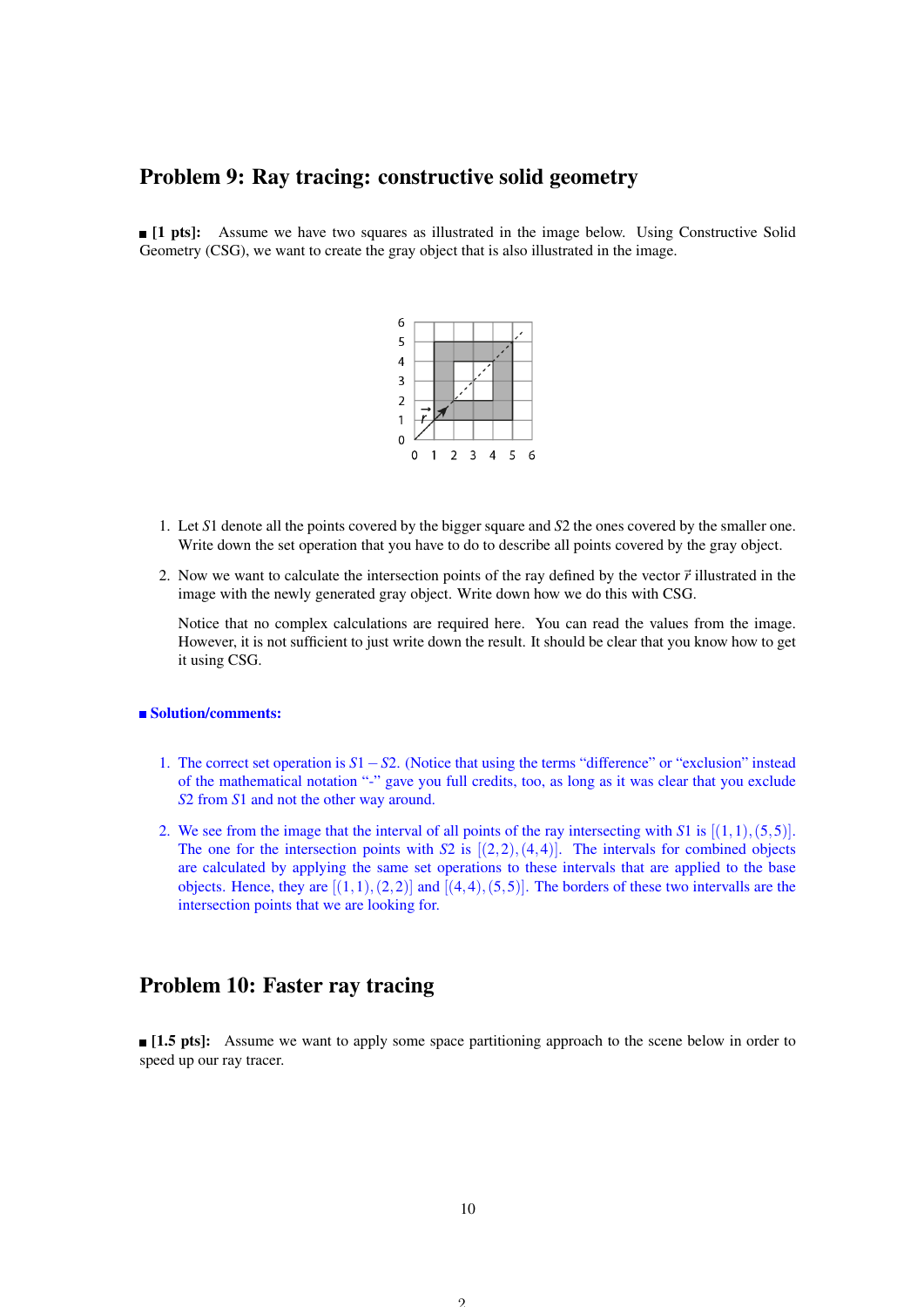

1. We want to apply the Quadtree approach in order to particion the space in cells that contain at max. *three* objects. Starting with one huge cell that contains all triangles  $[1,2,3,4,5,6,7,8,9,10,11,12]$ write down the cells that you get *in each step* of the algorithm.

Write down the cells containing triangles using the same notation as for the starting cell indicated above. In addition, write down how many empty cells you have in each step.

- 2. If you do the intersection tests with the given ray  $\vec{r}$  using the space partitioning that you just created with the Quadtree approach, how many false positives do you get?
- 3. How many false positives do you get if you apply Uniform Spacial Subdivision instead of the Quadtree approach when you use the same stop criteria (i.e. max. 3 objects per cell)?

#### ■ Solution/comments:

- 1. 1st step: 2 empty cells plus [1,2,3], [4,5,6,7,8,9,10,11,12] 2nd step: 4 empty cells plus [1,2,3], [4,5,6,7,8,9], [10,11,12] 3rd step: 5 empty cells plus [1,2,3], [4,5], [6,7,8], [9], [10,11,12]
- 2. The correct answer is 4.

Explanation (not required): Below you find an image illustrating the final partitioning of the space. We see that the ray crosses three empty cells, and one cell with a triangle that it doesn't intersect with (number 12), until it reaches the cell where it hits the first triangle (number 9). Hence, we have 4 cases where we have a positive intersection test with the cell, but a negative result when we look for intersecting objects in those cells.